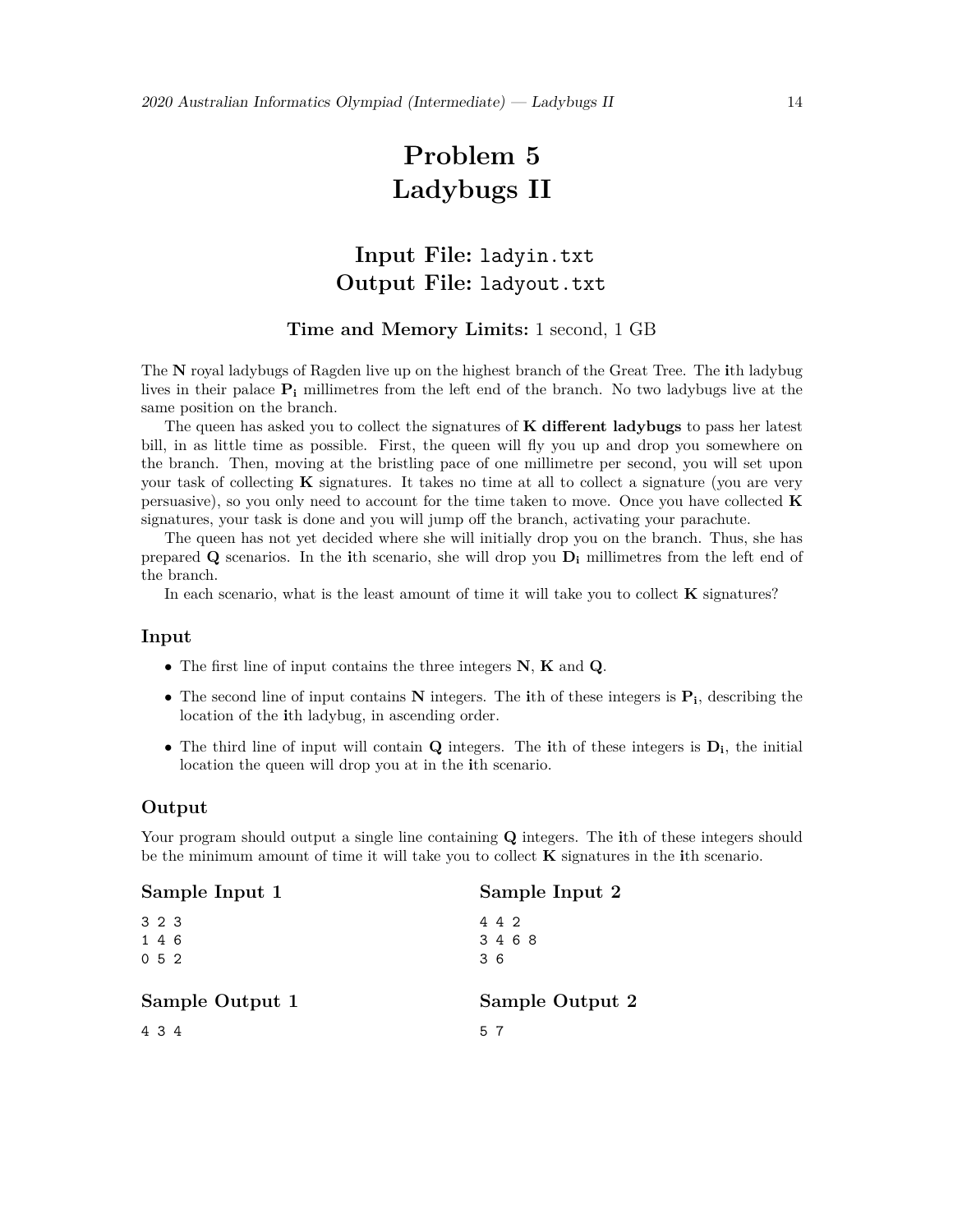# **Explanation**

In the first sample input, there are  $N = 3$  ladybugs. The queen wants you to collect  $K = 2$ signatures. There are  $Q = 3$  scenarios:

- In the first scenario, the queen drops you off  $P_1 = 0$  millimetres from the left edge of the branch. The fastest way to collect 2 signatures is to walk to the right for 4 seconds, collecting signatures from the two ladybugs you pass.
- In the second scenario, the queen drops you of  $P_2 = 5$  millimetres from the left edge of the branch. The fastest way to collect 2 signatures is to walk to the right for 1 second to collect the first signature, then walk back to the left for 2 seconds to collect the second signature.
- In the third scenario, the queen drops you off  $P_3 = 2$  millimetres from the left edge of the branch. The fastest way to collect 2 signatures is to walk to the left for 1 second to collect the first signature, then walk back to the right for 3 seconds to collect the second signature.